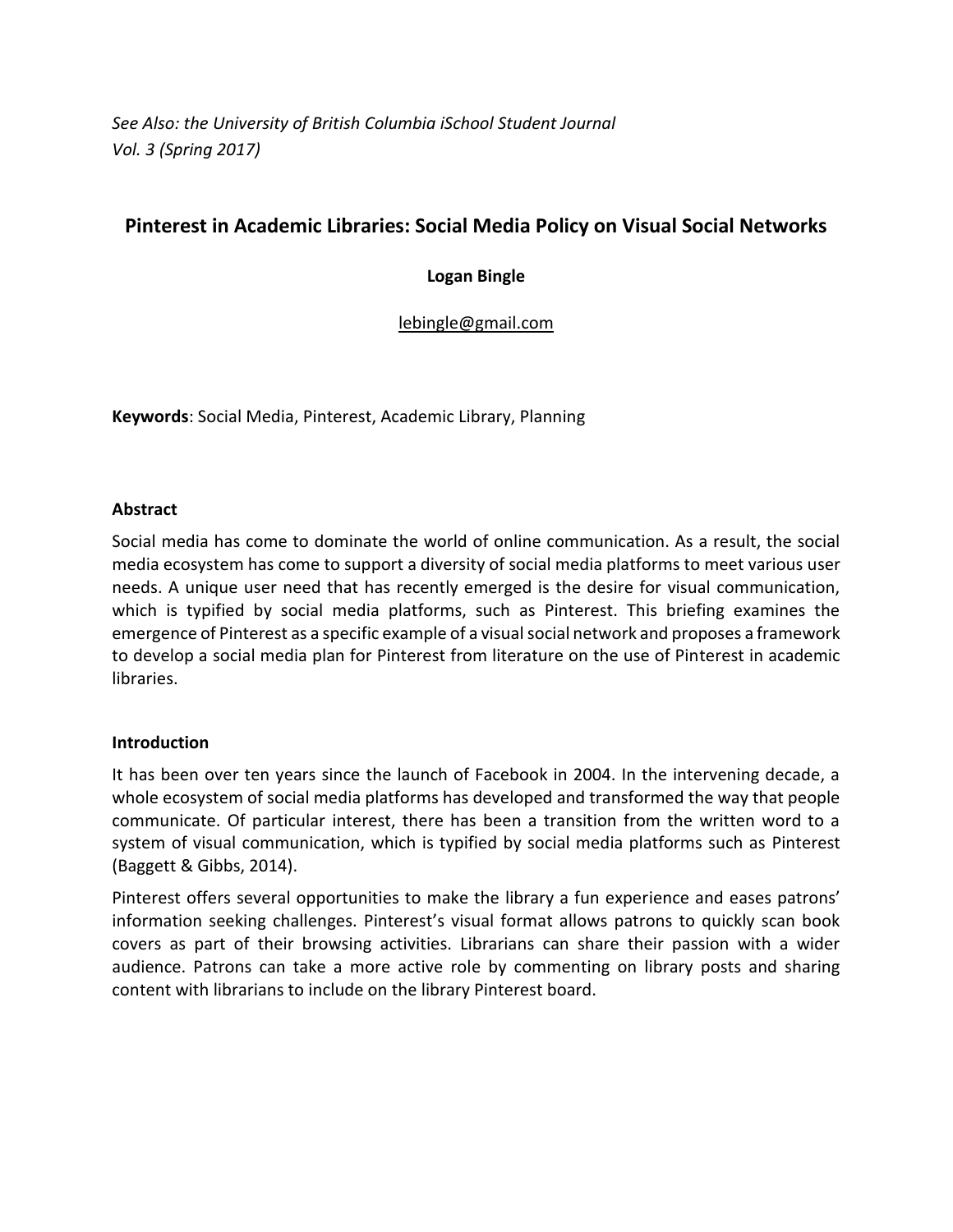## **Pinterest**

Pinterest is a visual book marking service. Using a Pinterest account, users can book mark webpages of interest and associate each webpage with an image; these images are pins. Users can also organize pins into broad categories called boards (Thornton, 2012).

What makes Pinterest unique for users is the ability to search and follow boards that the users find interesting. This allows organizations and individuals to develop an audience around specific topics. Retailers have already used Pinterest to rapidly increase traffic to their stores and drive sales. Libraries can use the same tools to grow and enhance patron engagement with their collections and services (Thornton, 2012).

## **Creating a Plan**

When implementing a new social media account, the critical first step is to develop a plan for its use and growth. A Pinterest plan should layout several key points (Thornton, 2012):

- Content
- Keywords
- Boards
- Tone
- Editorial Schedule
- Assessment
- Copyright

## *Content*

Account managers should decide on what content to share with users. This might include:

- Recommended books
- Study suggestions
- Images from digital collections
- Inspiration quotes or images appropriate for the library

Multiple content types are also encouraged (Thornton, 2012).

#### *Keywords*

Once the content for the account is selected, it is necessary to consider the keywords that will be used to describe the content. These keywords will help patrons find the content on Pinterest and guide the titles and descriptions of the images.

Account managers should avoid keywords that are too general or too specific. Instead, words or phrases that patrons commonly use to ask for help in the library's physical space and online presence should be used. The library you are working with should also be consulted to see if they have a set of standard keywords for the organization, but you should also be receptive to adding keywords, as deemed appropriate by library personnel (Hansen, Nowlan, & Winter, 2012).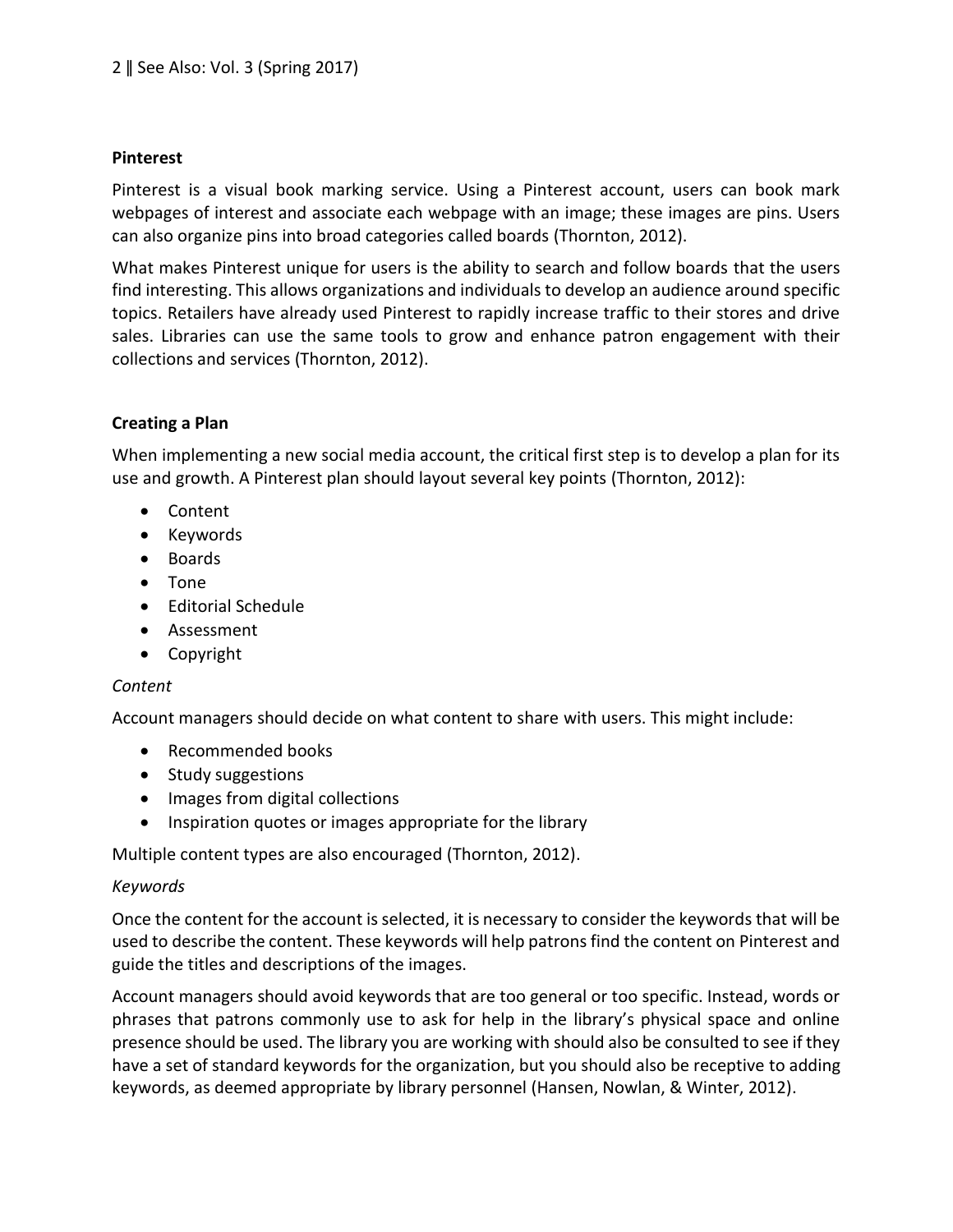## *Boards*

Account managers should decide on the boards that will be used to organize the content, as it is often simplest to organize boards by the content types. Keywords should also be considered when deciding on boards and board titles (Thornton, 2012).

## *Tone*

Deciding on a tone for social media is critical to engaging with patrons. Consult with the library and see if they have a style guide or social media plan that outlines the tone of the library. Generally, writing in a casual tone and using a second person voice will work best online because the dialogue will sound more conversational and will draw more users in (Redish, 2012).

## *Editorial Schedule*

Regular posting on the account is critical to engaging with an audience, and a publishing schedule will help keep the social media plan on track (Thornton, 2012). A publishing schedule should detail:

- The types of pins that will be published
- The audience the pin is directed towards
- The publishing date of the pin
- The individual(s) responsible for publishing the pins

## *Assessment*

Account managers should develop a system for tracking the account's activity and reach. Some basic metrics to track include:

- followers
- re-pins
- likes
- pin views
- board views

Time should also be set aside to evaluate these metrics and consider changes to the plan (Baggett & Gibbs, 2014).

## *Copyright*

When an image is pined on Pinterest, a copy of the image is created. When selecting and pinning images, special consideration should be given to copyright and licensing restrictions, and a list of image sources for the library should be developed to assist in identifying sources and avoiding copyright infringement (Hansen et al., 2012).

There are several sources and practices that are best to avoid when looking for images to pin (Hansen et al., 2012):

- Do not find images to pin using google images search;
- Do not pin images from external websites that do not give permission for third parties to pin the website's content;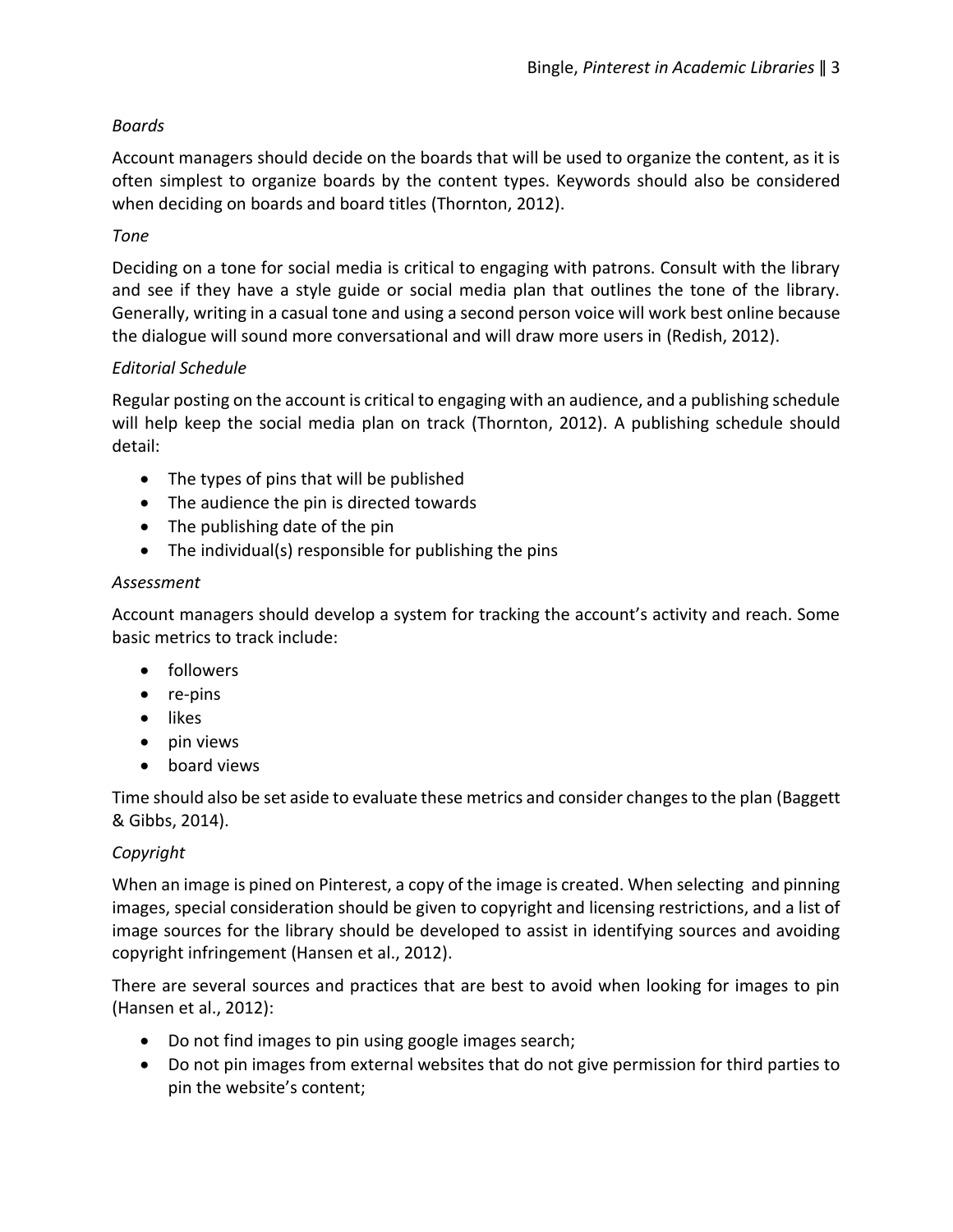• If there is ever doubt about an image's copyright status, do not include it on the account.

As part of the plan, identify several image sources, which allow pinning and are easily accessible by your team members. Some places to look for images to pin include:

- Images created by library staff;
- Librarything.com;
- Images created by partner organizations that grant permission for the library to pin their content;
- Wikimedia (be sure to read copyright documentation beneath images on this site).

#### **Implementing the Plan**

Once the plan is brought forward, it is time for the plan to be implemented. It is good to keep some suggestions in mind as the agreed upon account managers carry out the plan.

#### *Automated Posting*

Automated posting allows staff to set aside a single time during the week to post the majority of the library's Pinterest content. Some automated Pinterest services include:

- Viralwoot (free)
- Buffer
- Viraltag
- Curalate

Be sure to stay engaged with patrons by setting aside several 10-15 minute time slots throughout the week, as this will allow account managers to check on comments and re-pin content from people who follow the library (Redish, 2012).

#### *Post Descriptions*

When posting images, be sure to include a unique image description that will help readers understand the image and the resource it points to. Use the keywords from the plan to focus these descriptions (Hansen et al., 2012).

#### *Post Links*

Include a link back to the webpage with the image's location so that patrons do not have to search through an entire website. For books and cataloged resources, this can be particularly important so patrons can easily find the resource in the library (Hansen et al., 2012).

#### *Integrate with library work flow*

The library's work flow should be used as a source of content for Pinterest. If the library has a blog, or is bringing in new materials, account managers can post these items as pins.

This usually limits the amount of copyright issues since the content is internal to the library and photos of these items can be taken by library staff members. Pinning content that is internal to